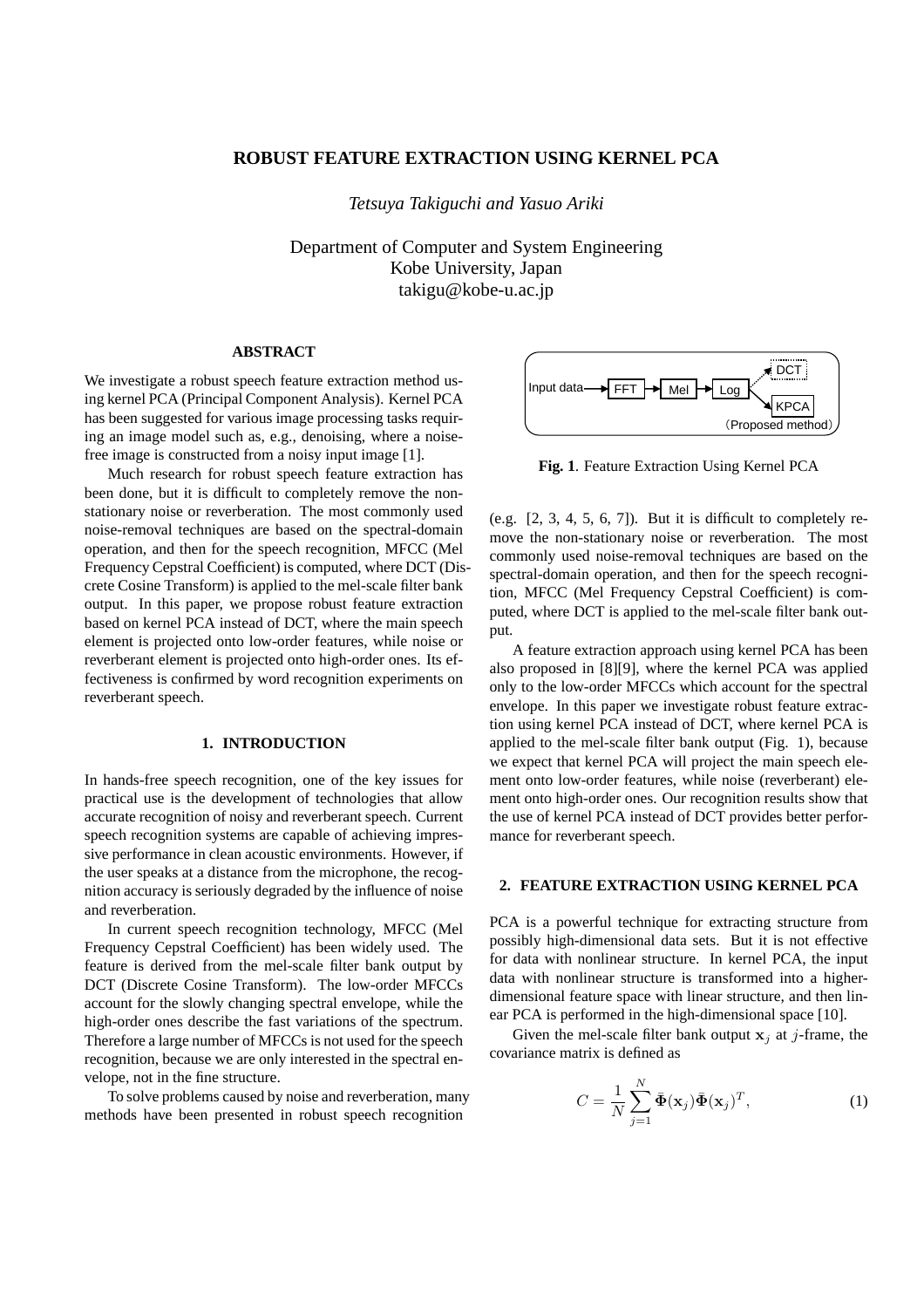$$
\bar{\mathbf{\Phi}}(\mathbf{x}_j) = \mathbf{\Phi}(\mathbf{x}_j) - \frac{1}{N} \sum_{j=1}^{N} \mathbf{\Phi}(\mathbf{x}_j),
$$
 (2)

where the total number of frames is N, and  $\Phi$  is a nonlinear map.

$$
\Phi: \mathbf{R}^d \to \mathbf{R}^\infty \tag{3}
$$

Note that the data in the high-dimensional space could have an arbitrarily large, possibly infinite, dimensionality, and  $d$  is the dimension of x.

We now have to find eigenvalues  $\lambda$  and eigenvectors v satisfying

$$
\lambda \mathbf{v} = C \mathbf{v},\tag{4}
$$

$$
\lambda(\bar{\mathbf{\Phi}}(\mathbf{x}_k)\cdot\mathbf{v})=(\bar{\mathbf{\Phi}}(\mathbf{x}_k)\cdot C\mathbf{v}),\ \ k=1,\ldots,N
$$
 (5)

Also, there exist coefficients  $\alpha_i$  such that

$$
\mathbf{v} = \sum_{i=1}^{N} \alpha_i \bar{\mathbf{\Phi}}(\mathbf{x}_i).
$$
 (6)

Substituting (1) and (6) in (5), we get for the left side of the equation

$$
\lambda(\bar{\Phi}(\mathbf{x}_k) \cdot \mathbf{v}) = \lambda \sum_{i} \alpha_i \bar{\Phi}(\mathbf{x}_k) \cdot \bar{\Phi}(\mathbf{x}_i)
$$

$$
= \lambda \sum_{i} \alpha_i \bar{K}_{ki}, \tag{7}
$$

where

$$
\bar{K}_{ki} = \bar{\mathbf{\Phi}}(\mathbf{x}_k) \cdot \bar{\mathbf{\Phi}}(\mathbf{x}_i). \tag{8}
$$

Also, for the right side of the equation

$$
\begin{split}\n\bar{\Phi}(\mathbf{x}_{k}) \cdot C\mathbf{v} \\
&= \bar{\Phi}(\mathbf{x}_{k}) \cdot \frac{1}{N} \sum_{j} \bar{\Phi}(\mathbf{x}_{j}) \bar{\Phi}(\mathbf{x}_{j})^{T} \sum_{i} \alpha_{i} \bar{\Phi}(\mathbf{x}_{i}) \\
&= \bar{\Phi}(\mathbf{x}_{k}) \cdot \frac{1}{N} \sum_{i} \alpha_{i} \left\{ \sum_{j} \bar{\Phi}(\mathbf{x}_{j}) \bar{\Phi}(\mathbf{x}_{j})^{T} \bar{\Phi}(\mathbf{x}_{i}) \right\} \\
&= \frac{1}{N} \sum_{i} \alpha_{i} \left[ \bar{\Phi}(\mathbf{x}_{k}) \cdot \left\{ \sum_{j} \bar{\Phi}(\mathbf{x}_{j}) \bar{\Phi}(\mathbf{x}_{j})^{T} \bar{\Phi}(\mathbf{x}_{i}) \right\} \right] \\
&= \frac{1}{N} \sum_{i} \alpha_{i} \sum_{j} \left\{ \bar{\Phi}(\mathbf{x}_{k}) \cdot \bar{\Phi}(\mathbf{x}_{j}) \right\} \left\{ \bar{\Phi}(\mathbf{x}_{j}) \cdot \bar{\Phi}(\mathbf{x}_{i}) \right\} \\
&= \frac{1}{N} \sum_{i} \alpha_{i} \sum_{j} \bar{K}_{kj} \bar{K}_{ji}.\n\end{split} \tag{9}
$$

Thus we get

$$
N\lambda\alpha = \bar{\mathbf{K}}\alpha
$$
  

$$
\hat{\lambda}\alpha = \bar{\mathbf{K}}\alpha.
$$
 (10)

Consequently, we only need to diagonalize  $\overline{K}$  which is computed as follows.

$$
\bar{K}_{ij} = \bar{\Phi}(\mathbf{x}_i) \cdot \bar{\Phi}(\mathbf{x}_j)
$$
\n
$$
= (\Phi(\mathbf{x}_i) - \frac{1}{N} \sum_{m=1}^{N} \Phi(\mathbf{x}_m))
$$
\n
$$
\cdot (\Phi(\mathbf{x}_j) - \frac{1}{N} \sum_{n=1}^{N} \Phi(\mathbf{x}_n))
$$
\n
$$
= \Phi(\mathbf{x}_i) \cdot \Phi(\mathbf{x}_j) - \frac{1}{N} \sum_{m=1}^{N} \Phi(\mathbf{x}_m) \cdot \Phi(\mathbf{x}_j)
$$
\n
$$
- \frac{1}{N} \sum_{n=1}^{N} \Phi(\mathbf{x}_n) \cdot \Phi(\mathbf{x}_i)
$$
\n
$$
+ \frac{1}{N^2} \sum_{m,n=1}^{N} \Phi(\mathbf{x}_m) \cdot \Phi(\mathbf{x}_n)
$$
\n
$$
= K_{ij} - \frac{1}{N} \sum_{m=1}^{N} \lim_{m,n=1}^{N} K_{mj} - \frac{1}{N} \sum_{n=1}^{N} K_{in} \mathbf{1}_{nj}
$$
\n
$$
+ \frac{1}{N^2} \sum_{m,n=1}^{N} \lim_{m,n=1}^{N} K_{mn} \mathbf{1}_{nj}
$$
\n(11)

$$
K_{ij} = \mathbf{\Phi}(\mathbf{x}_i) \cdot \mathbf{\Phi}(\mathbf{x}_j)
$$
 (12)

$$
1_{ij} = 1 \quad \text{for all } i, j \tag{13}
$$

Using the  $N \times N$  matrix  $(1_N)_{ij} := 1/N$ , we get the more compact expression

$$
\bar{\mathbf{K}} = \mathbf{K} - \mathbf{1}_N \mathbf{K} - \mathbf{K} \mathbf{1}_N + \mathbf{1}_N \mathbf{K} \mathbf{1}_N. \tag{14}
$$

We thus can compute  $\bar{K}$  from K, and then solve the eigenvalue problem (10).

Let  $\lambda_1 \leq \lambda_2 \leq \cdots \leq \lambda_N$  denote the eigenvalues, and  $\alpha^{(1)}$ ,  $\cdots$ ,  $\alpha^{(N)}$  the corresponding complete set of eigenvectors, with  $\lambda_p$  being the first nonzero eigenvalue. We normalize  $\alpha^{(p)}, \dots, \alpha^{(N)}$  by requiring that the corresponding vectors are normalized:

$$
\mathbf{v}^{(l)} \cdot \mathbf{v}^{(l)} = 1, \text{ for all } l = p, \cdots, N \tag{15}
$$

From  $(6)$  and  $(10)$  we get

$$
1 = \sum_{i,j}^{N} \alpha_i^{(l)} \alpha_j^{(l)} (\mathbf{\Phi}(\mathbf{x}_i) \cdot \mathbf{\Phi}(\mathbf{x}_j))
$$
  
\n
$$
= \sum_{i,j}^{N} \alpha_i^{(l)} \alpha_j^{(l)} K_{ij}
$$
  
\n
$$
= (\alpha^{(l)} \cdot \mathbf{\bar{K}} \alpha^{(l)})
$$
  
\n
$$
= \hat{\lambda}_l (\alpha^{(l)} \cdot \alpha^{(l)}).
$$
 (16)

Therefore, we finally normalize  $\alpha$  by

$$
\hat{\alpha}^{(l)} = \frac{\alpha^{(l)}}{\sqrt{\hat{\lambda}_l}}.\tag{17}
$$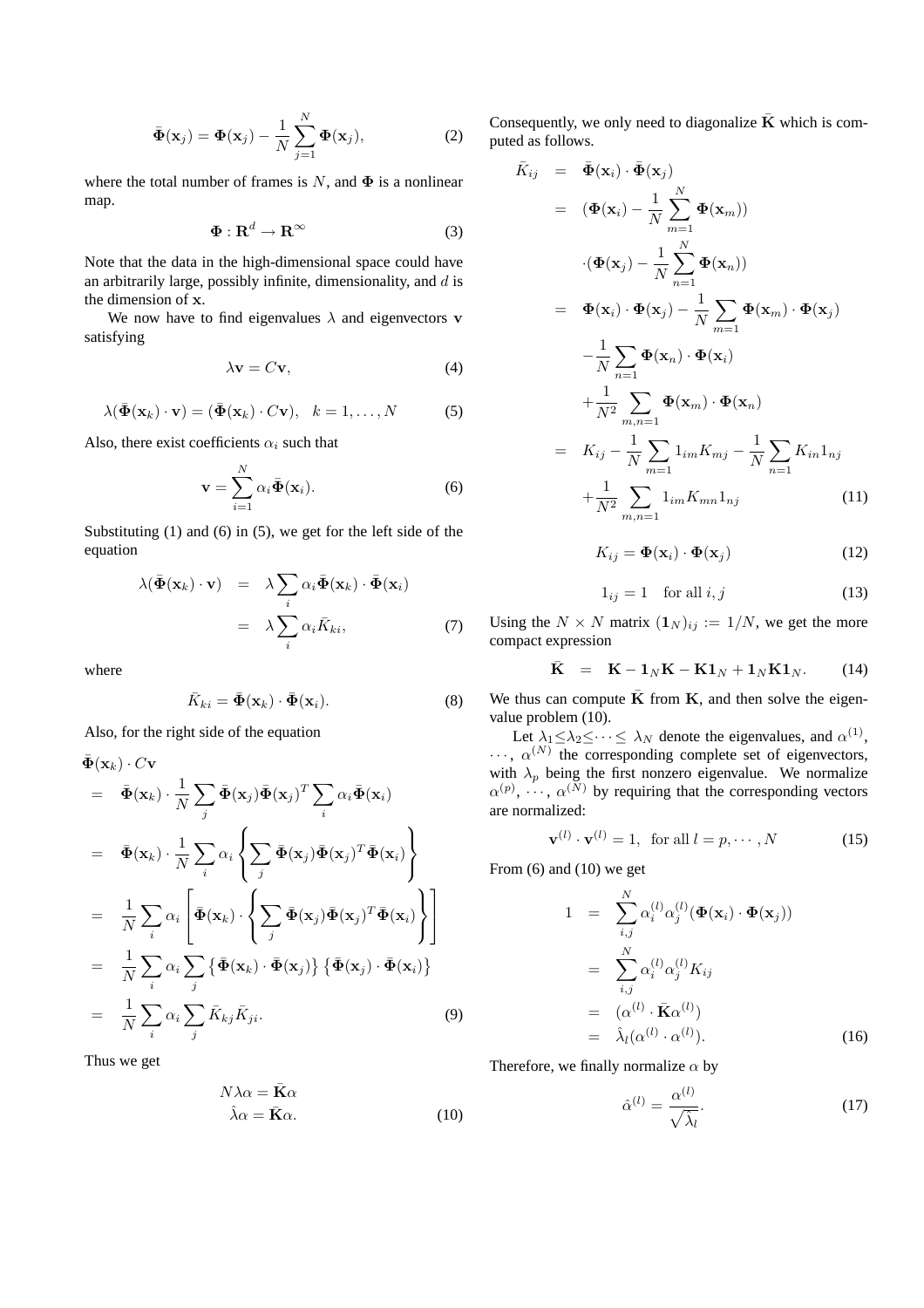

**Fig. 2**. Procedure of Feature Extraction

Next, for feature extraction, we project test data y onto eigenvectors  $\mathbf{v}^{(l)}$  in the high-dimensional space.

$$
(\mathbf{v}^{(l)} \cdot \bar{\mathbf{\Phi}}(\mathbf{y})) = \sum_{i=1}^{N} \hat{\alpha}_i^{(l)} (\bar{\mathbf{\Phi}}(\mathbf{x}_i) \cdot \bar{\mathbf{\Phi}}(\mathbf{y}))
$$

$$
= \sum_{i=1}^{N} \hat{\alpha}_i^{(l)} \bar{K}^{test}(\mathbf{x}_i, \mathbf{y}) \qquad (18)
$$

Similar to (11), we can compute  $\bar{K}^{test}$  from  $K^{test}$ .

$$
\bar{K}_{ij}^{test} = \left(\mathbf{\Phi}(\mathbf{y}_i) - \frac{1}{N} \sum_{m=1}^{N} \mathbf{\Phi}(\mathbf{x}_m)\right) \cdot \left(\mathbf{\Phi}(\mathbf{x}_j) - \frac{1}{N} \sum_{n=1}^{N} \mathbf{\Phi}(\mathbf{x}_n)\right) \tag{19}
$$

$$
\bar{\mathbf{K}}^{test} = \mathbf{K}^{test} - \mathbf{1}'_N \mathbf{K} - \mathbf{K}^{test} \mathbf{1}_N + \mathbf{1}'_N \mathbf{K} \mathbf{1}_N \quad (20)
$$

Here  $\mathbf{1}'_N$  is the  $L \times N$  matrix with all entries equal to  $1/N$ , and the total number of frames for the test data is L. The procedure of the feature extraction is summarized in Fig. 2.

#### **3. RECOGNITION EXPERIMENT**

#### **3.1. Experimental Conditions**

The new feature extraction method was evaluated on reverberant speech recognition tasks. Reverberant speech was simulated by a linear convolution of clean speech and impulse response. The impulse response was taken from the RWCP sound scene database [11]. The reverberation time was 470 msec. The distance to the microphone was about 2 m. The size of the recording room was about 6.7 m  $\times$  4.2 m (width  $\times$  depth).

In order to compute the matrix  $K$ , it would be necessary to use all the training data. But it is not realistic in terms of the cost of the computation. Therefore,  $N = 2500$  frames were randomly picked up from the training data. Then, in this experiments, we used polynomial kernel function.

$$
K(\mathbf{x}, \mathbf{y}) = (\mathbf{x} \cdot \mathbf{y} + 1)^p \tag{21}
$$

The speech signal was sampled at 12 kHz and windowed with a 32-msec Hamming window every 8 msec. The models of 54 context-independent phonemes were trained by using 2,620 words in the ATR Japanese speech database for the speaker-dependent HMM. Each HMM has three states and three self-loops, and each state has four Gaussian mixture components. The tests were carried out on 1,000-word recognition tasks, and three males spoke the 1,000 words. The baseline recognition rate was 63.9%, where 16-order MFCCs and their delta coefficients were used as feature vectors.

#### **3.2. Experimental Results**

Figure 3 shows the recognition rates using kernel PCA ( $p = 1$ ) in polynomial function). As can be seen from this figure, the use of kernel PCA instead of DCT improves the recognition rates from 63.9% to 75.0%. Here, in the new feature extraction, kernel PCA was applied to 32 mel-scale filter bank output, and then the delta coefficients were also computed. Figure 4 shows the recognition rates using kernel PCA ( $p = 2$  in polynomial function). These results clearly show that the use of kernel PCA instead of DCT achieves good performance.

Next, we applied kernel PCA to 16-order MFCCs which account for the spectral envelope [8][9]. The recognition rate improved from 63.9% to 67.8%. As can be seen from Figure 4, a further improvement was obtained by the new method, where kernel PCA was applied to the mel-scale filter bank output. This is because it can expect that kernel PCA in the spectral domain will project the main speech element onto low-order features, while reverberant element onto high-order ones.

Figure 5 shows the recognition rates for the clean speech using kernel PCA. The recognition rate with the new feature extraction was 97.6%, and the baseline performance using DCT was 97.3%. In the clean environments, the experiment results indicate that the new method achieves almost the same performance as that by DCT.

# **4. SUMMARY**

This paper has described a robust feature extraction technique using kernel PCA instead of DCT, where kernel PCA is applied to the mel-scale filter bank output. It can expect that kernel PCA will project the main speech element onto low-order features, while reverberant (noise) element onto high-order ones. From our recognition results, it is shown that the use of